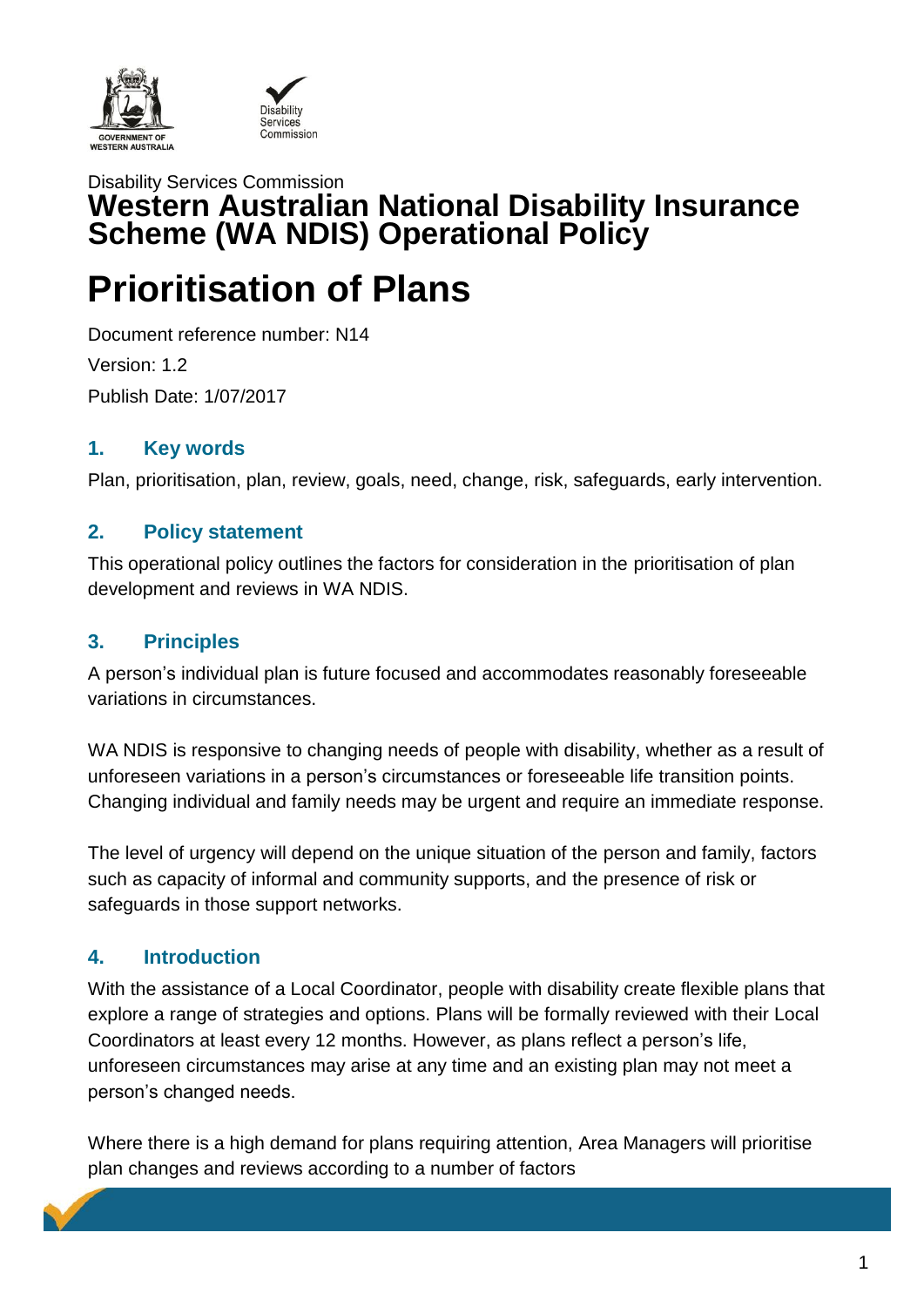## **5. Definitions**

#### **Prioritisation**

The order in which development, review and change of plans will be allocated planning resources. This may result in a delay of the development, review or change of plan for some people.

#### **Planning resources**

Planning resources include time (i.e. time taken by Local Coordinator to determine needs) and/or funded supports identified in the plan.

#### **6. Implementation**

This Operational Policy will be implemented in WA NDIS.

When a person is made eligible for WA NDIS, planning will commence as soon as possible. People who are receiving disability services from the Disability Services Commission (the Commission) will phase into WA NDIS on an agreed basis and planning for these particular groups of people may be prioritised. Agreed groups and timeframes will be determined through State and Commonwealth negotiations.

There may be occasion when planning requests exceed resources available to plan immediately. Area Managers may be required to prioritise staff time for planning. Consideration will be given to particular factors when prioritising resources. These factors include:

#### **1. Risk to individuals**

Immediate priority will be given where there is a risk of harm to individuals. Risk of harm may be to the person or others, including where care arrangements have broken down, where there is a risk of breakdown, or where there is risk to carers or other individuals in the family home. Local Coordinator time will be allocated to respond to risks and ensure safeguards are in place. Assessment of the level of risk may include interface with mainstream services such as police or child protection services.

#### **2. Other prioritisation considerations**

Prioritisation will depend on the unique circumstances of each individual, their support network and the situation that arises, such as:

#### **Unforeseen situational change**

Response to an unforeseen situational change such as returning to the community after hospitalisation, sudden change in workplace or school.

#### **Age or early intervention**

Children under the age of six years with a developmental delay and those with early onset of a disabling condition, where there is evidence that a delay in access to early intervention could reduce the effectiveness of those supports for that person and / or lead to a deterioration of their impairment/s.